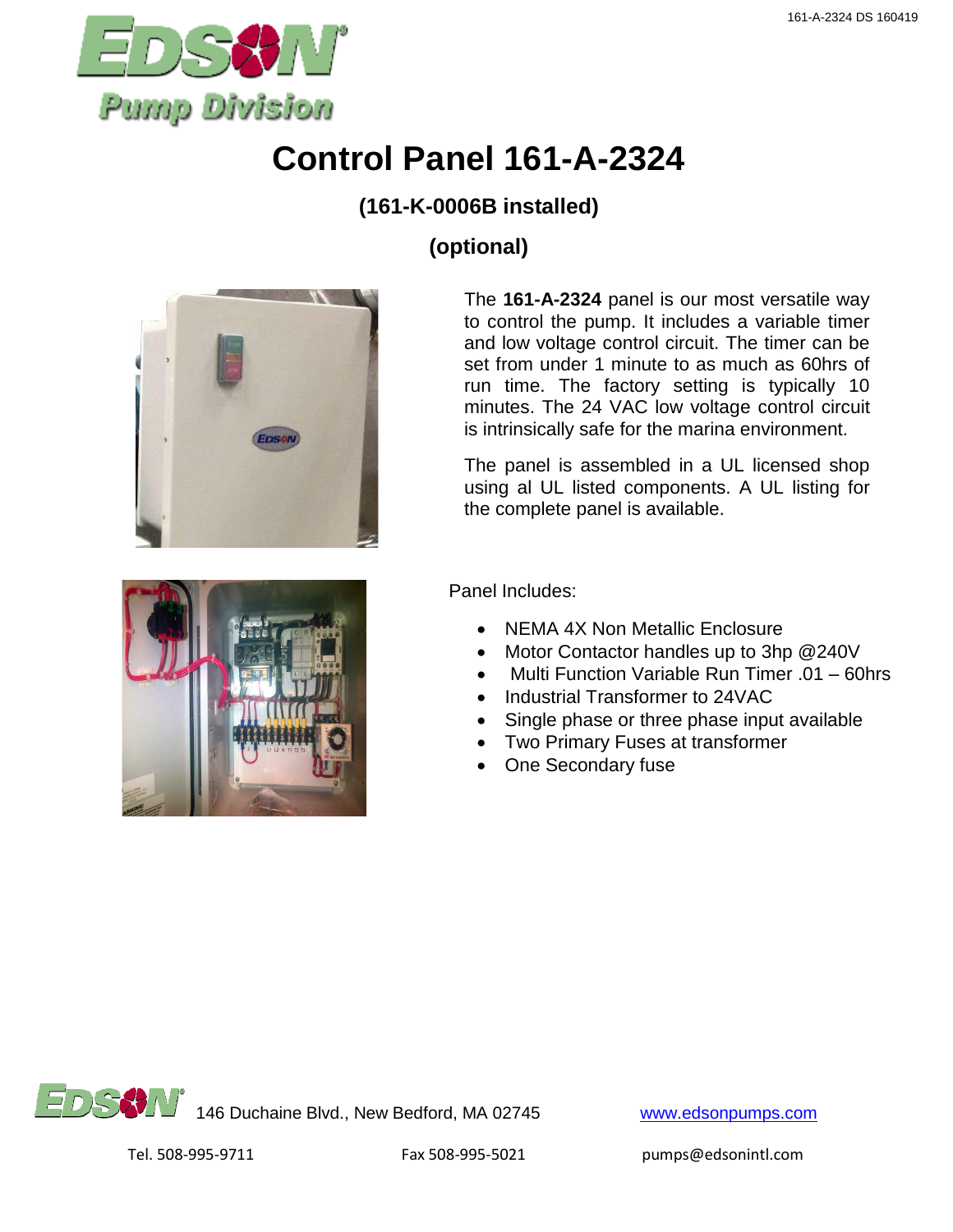

146 Duchaine Blvd., New Bedford, MA 02745 [www.edsonpumps.com](http://www.edsonpumps.com/)